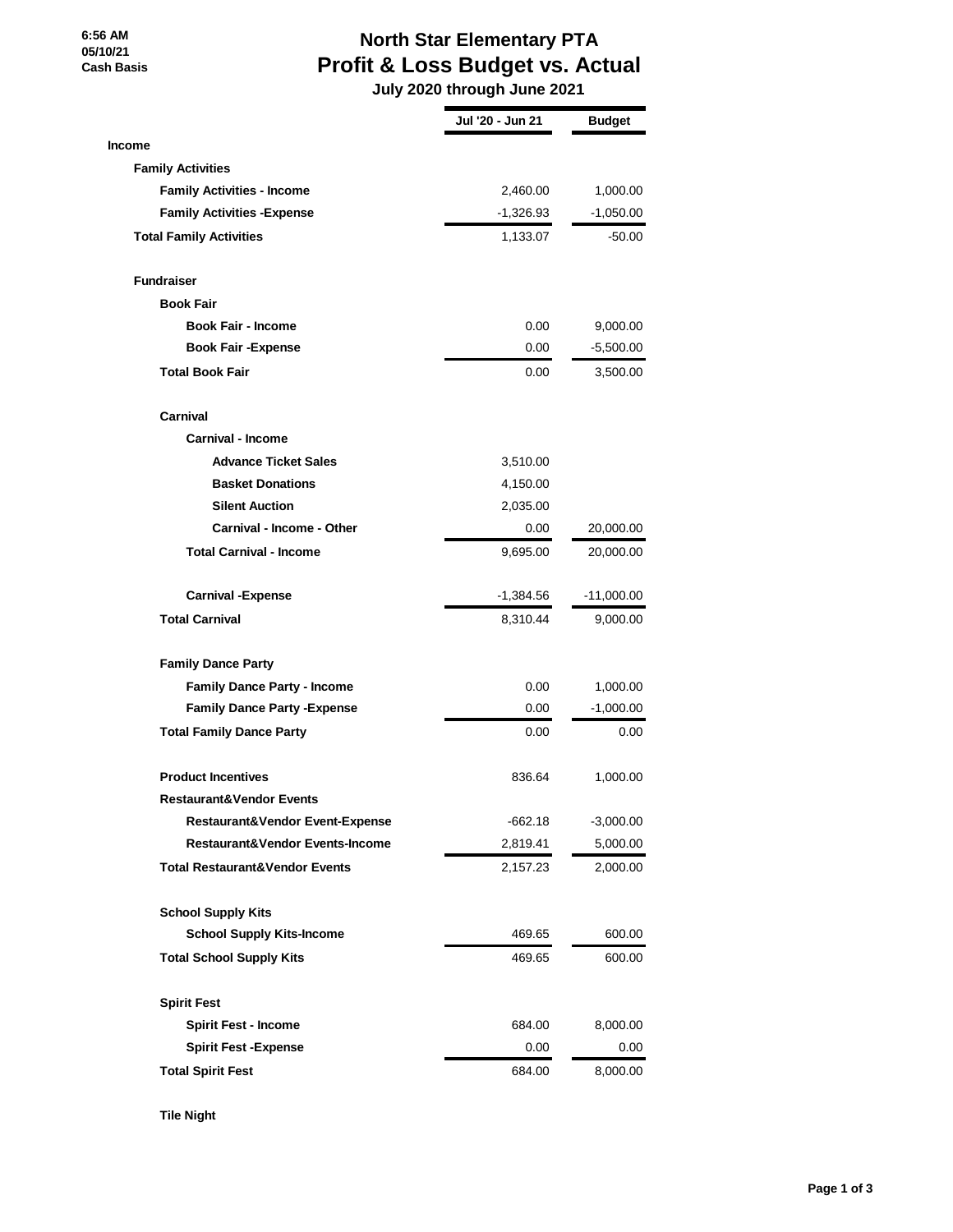#### **6:56 AM 05/10/21 Cash Basis**

# **North Star Elementary PTA Profit & Loss Budget vs. Actual**

 **July 2020 through June 2021**

|                                     | Jul '20 - Jun 21 | <b>Budget</b> |
|-------------------------------------|------------------|---------------|
| <b>Tile Night - Expense</b>         | 0.00             | $-1,000.00$   |
| <b>Tile Night - Income</b>          | 0.00             | 1,500.00      |
| <b>Total Tile Night</b>             | 0.00             | 500.00        |
| <b>Total Fundraiser</b>             | 12,457.96        | 24,600.00     |
| Membership                          |                  |               |
| <b>Membership - Income</b>          | 3,424.00         | 5,000.00      |
| <b>Membership-Expense</b>           | $-1,493.75$      | -2,125.00     |
| <b>Total Membership</b>             | 1,930.25         | 2,875.00      |
| Misc. Income                        | 826.00           |               |
| <b>PTA Donations</b>                | 1,349.00         | 100.00        |
| <b>Spirit Wear</b>                  |                  |               |
| Spirit Wear - Income                | 424.90           | 9,000.00      |
| <b>Spirit Wear -Expense</b>         | 0.00             | $-6,750.00$   |
| <b>Total Spirit Wear</b>            | 424.90           | 2,250.00      |
| <b>Staff Appreciation</b>           |                  |               |
| <b>Staff Appreciation - Income</b>  | 1,100.00         | 1,000.00      |
| <b>Staff Appreciation - Expense</b> | $-1,050.00$      | $-3,000.00$   |
| <b>Total Staff Appreciation</b>     | 50.00            | $-2,000.00$   |
| Yearbook                            |                  |               |
| Yearbook - Income                   | 7,640.00         | 10,500.00     |
| <b>Yearbook -Expense</b>            | $-6,471.00$      | $-6,111.00$   |
| <b>Total Yearbook</b>               | 1,169.00         | 4,389.00      |
| <b>Total Income</b>                 | 19,340.18        | 32,164.00     |
| <b>Expense</b>                      |                  |               |
| <b>Academic Competition</b>         |                  |               |
| <b>National Geography Bee</b>       | 0.00             | 120.00        |
| <b>Spelling Bee</b>                 | $0.00\,$         | 180.00        |
| <b>Total Academic Competition</b>   | $0.00\,$         | 300.00        |
| <b>Charitable Assistance</b>        | $0.00\,$         | 250.00        |
| Copy/Printing                       | 0.00             | 500.00        |
| <b>Field Day</b>                    | $0.00\,$         | 400.00        |
| <b>Fifth Grade Activities</b>       | 190.00           | 1,200.00      |
| <b>Garden Committee</b>             | $0.00\,$         | 500.00        |
| <b>Health and Wellness</b>          | $0.00\,$         | 200.00        |
| <b>Instructional Support</b>        | 2,500.00         | 2,500.00      |
| Insurance                           | 235.00           | 235.00        |